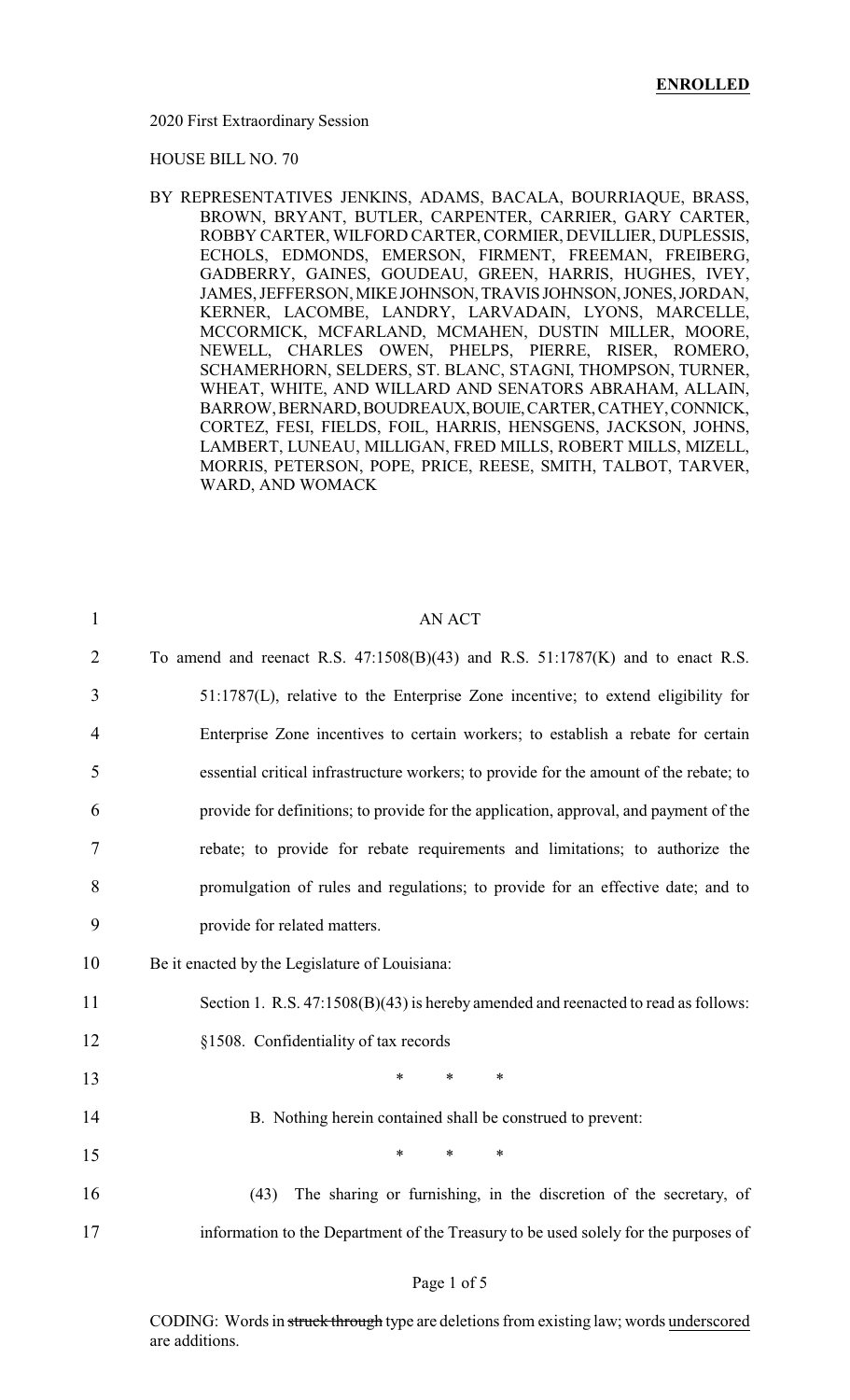| $\mathbf{1}$   | administering the Louisiana Main Street Recovery Program and Fund as provided         |
|----------------|---------------------------------------------------------------------------------------|
| $\overline{2}$ | in R.S. 39:100.44 or the rebate for essential critical infrastructure workers as      |
| 3              | provided in R.S. 51:1787(K). The secretary shall not disclose any data from returns   |
| $\overline{4}$ | or reports provided by the Internal Revenue Service. Any information shared or        |
| 5              | furnished shall be considered and held confidential and privileged by the Department  |
| 6              | of the Treasury to the same extent provided for in Subsection A of this Section.      |
| 7              | $\ast$<br>*<br>∗                                                                      |
| 8              | Section 2. R.S. 51:1787(K) is hereby amended and reenacted and R.S. 51:1787(L)        |
| 9              | is hereby enacted to read as follows:                                                 |
| 10             | §1787. Enterprise zone incentives                                                     |
| 11             | *<br>$\ast$<br>∗                                                                      |
| 12             | In addition to the incentives provided for in Subsection A of this<br>K(1)            |
| 13             | Section, an essential critical infrastructure worker shall be eligible for a one-time |
| 14             | hazard pay rebate based upon the worker's adjusted gross income.                      |
| 15             | For purposes of this Subsection the following words shall have the<br>(2)             |
| 16             | following meanings unless the context clearly indicates otherwise:                    |
| 17             | (a) "Adjusted gross income" shall have the same meaning as used in R.S.               |
| 18             | $47:293(1)$ .                                                                         |
| 19             | "Essential critical infrastructure worker" means a Louisiana resident<br>(b)          |
| 20             | individual who meets all of the following eligibility criteria:                       |
| 21             | (i) The worker is determined to be an essential critical infrastructure worker        |
| 22             | as that term is defined by the federal Cybersecurity & Infrastructure Security Agency |
| 23             | in its publication "Guidance on the Essential Critical Infrastructure Workforce:      |
| 24             | Ensuring Community and National Resilience in COVID-19 Response Version 3.1".         |
| 25             | The worker was employed in at least one of the following essential<br>(ii)            |
| 26             | critical infrastructure sector jobs on or after March 11, 2020:                       |
| 27             | aides, medical residents,<br>Nurses,<br>assistants,<br>pharmacy<br>staff,<br>(aa)     |
| 28             | phlebotomists, respiratory therapists, and workers providing direct patient care in   |
| 29             | inpatient and outpatient dialysis facilities.                                         |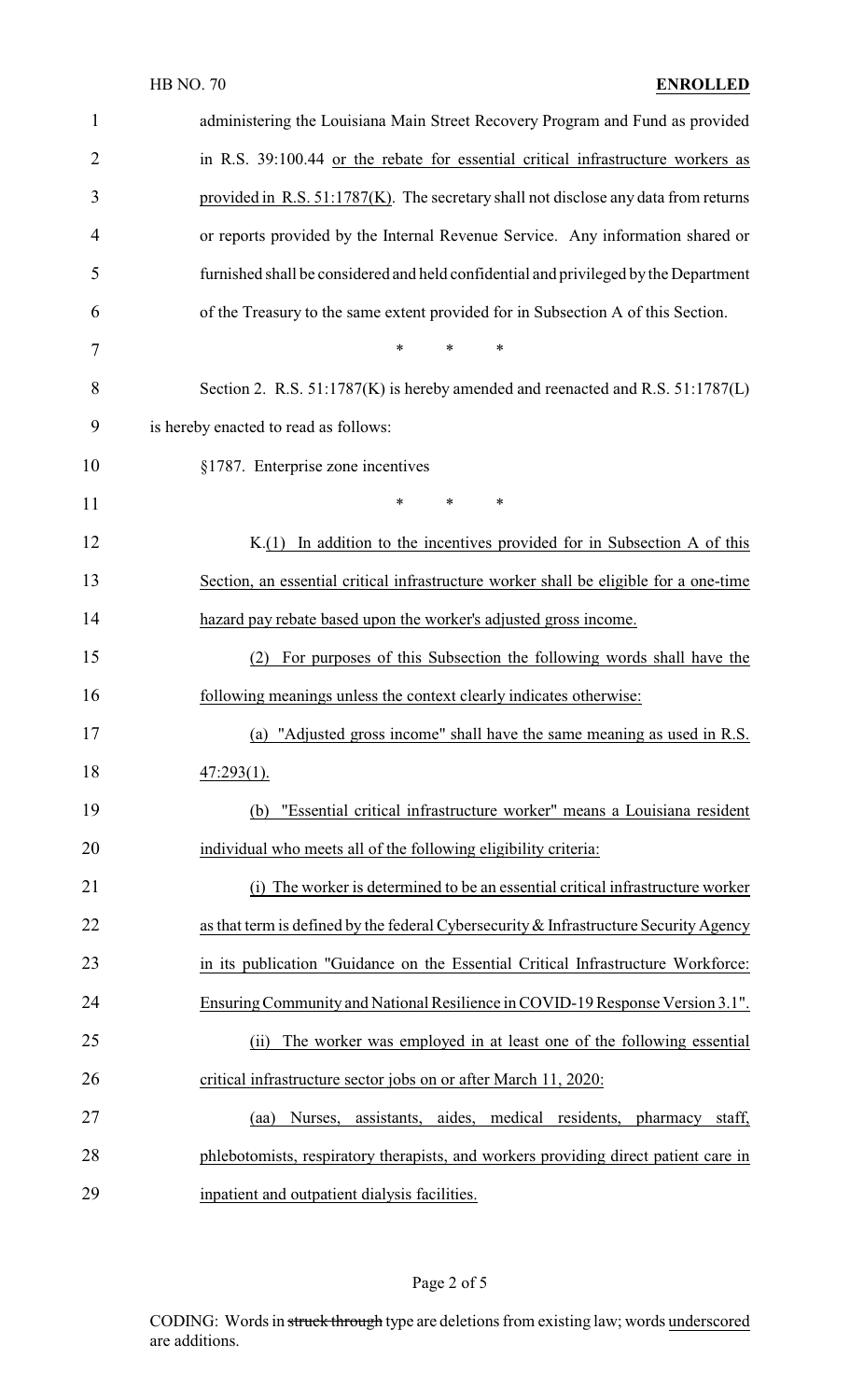|                | <b>HB NO. 70</b><br><b>ENROLLED</b>                                                  |
|----------------|--------------------------------------------------------------------------------------|
| $\mathbf{1}$   | (bb) Housekeeping, laundry services, food services, and waste management             |
| $\overline{2}$ | personnel in hospitals and healthcare facilities.                                    |
| 3              | (cc) Long-term care facility personnel, outpatient care workers, home care           |
| 4              | workers, personal assistance providers, home health providers, home delivered meal   |
| 5              | providers, childcare service providers.                                              |
| 6              | Emergency medical services (EMS) personnel, fire and rescue<br>(dd)                  |
| 7              | personnel, law enforcement personnel, public health epidemiologists.                 |
| 8              | Bus drivers; retail fuel center personnel; sanitation personnel;<br>(ee)             |
| 9              | residential, commercial, and industrial solid waste and hazardous waste removal      |
| 10             | personnel; storage and disposal personnel.                                           |
| 11             | (ff)<br>Grocery store, convenience store, and food assistance program                |
| 12             | personnel.                                                                           |
| 13             | (gg) Mortuary service providers.                                                     |
| 14             | (hh) Veterinary service staff.                                                       |
| 15             | (iii) The worker was required to provide in-person services outside of the           |
| 16             | worker's residence substantially dedicated to responding to or mitigating the        |
| 17             | COVID-19 public health emergency for at least two hundred hours during the period    |
| 18             | from March 22, 2020, through May 14, 2020.                                           |
| 19             | (c) "One-time hazard pay rebate" means a two hundred fifty dollar rebate for         |
| 20             | an essential critical infrastructure worker whose adjusted gross income is fifty     |
| 21             | thousand dollars or less as reported on the worker's 2019 Louisiana individual       |
| 22             | income tax return. If the 2019 Louisiana individual income tax return has not been   |
| 23             | filed at the time of applying for the rebate authorized in this Subsection, the 2018 |
| 24             | Louisiana individual income tax return may be used in lieu of the 2019 Louisiana     |
| 25             | individual income tax return.                                                        |
| 26             | $(3)(a)$ An applicant applying for the rebate shall not be required to file an       |
| 27             | advance notification and shall apply to the secretary of the Department of Revenue   |
| 28             | for the rebate in a manner and on forms as prescribed by the secretary beginning on  |
| 29             | July 15, 2020, through October 31, 2020. The secretary of the Department of          |

Revenue may consult with the secretary of the Louisiana Workforce Commission

# Page 3 of 5

CODING: Words in struck through type are deletions from existing law; words underscored are additions.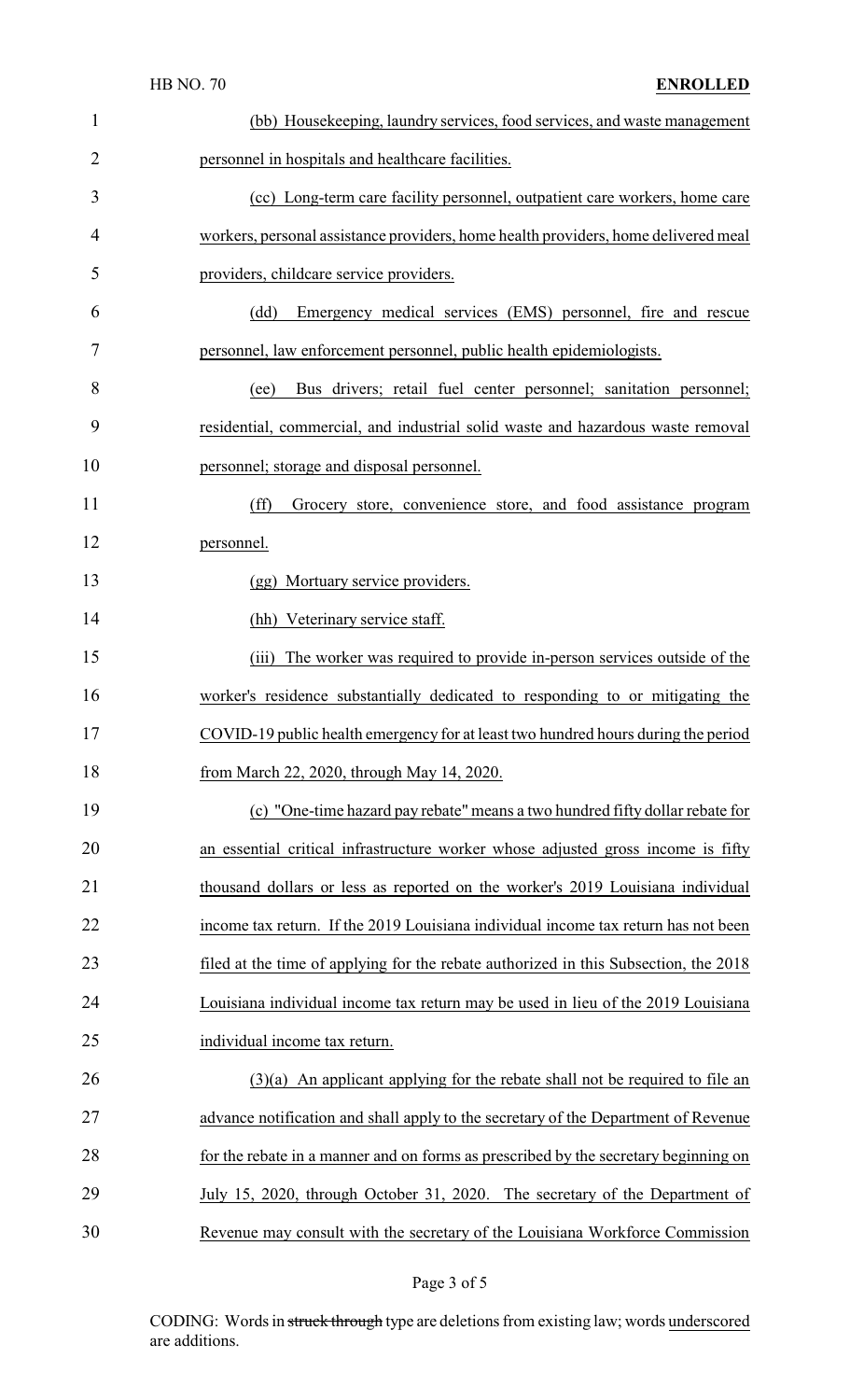| 1              | and the secretary of the Department of Economic Development to verify an                |
|----------------|-----------------------------------------------------------------------------------------|
| $\overline{2}$ | applicant's eligibility for the one-time hazard pay rebate. Once the secretary of the   |
| 3              | Department of Revenue has verified that an applicant is eligible for the one-time       |
| 4              | hazard pay rebate, the secretary of the Department of Revenue shall certify a list of   |
| 5              | eligible applicants and approved one-time hazard pay rebate amounts and shall           |
| 6              | submit the approved list to the treasurer for payment. The treasurer shall make and     |
| 7              | credit rebate payments within ten days of receiving the list of approved applicants     |
| 8              | from the secretary of the Department of Revenue. Funding for the program provided       |
| 9              | for in this Subsection shall be comprised of twenty-five million dollars from the       |
| 10             | Coronavirus Local Recovery Allocation Fund established in R.S. 39:100.43 and            |
| 11             | twenty-five million dollars from the Louisiana Main Street Recovery Fund                |
| 12             | established in R.S. 39:100.44.                                                          |
| 13             | (b) The total amount of rebates issued pursuant to the provisions of this               |
| 14             | Subsection shall not exceed fifty million dollars. However, the treasurer may pay       |
| 15             | additional rebates if monies are made available for the payment of these rebates and    |
| 16             | the payment of additional rebates is approved by the Joint Legislative Committee on     |
| 17             | the Budget.                                                                             |
| 18             | Any provisions of Subsections A through J of this Section deemed<br>(4)                 |
| 19             | inconsistent with the provisions of this Subsection shall be inapplicable to the        |
| 20             | one-time hazard pay rebate for essential critical infrastructure workers.               |
| 21             | Notwithstanding any provision of law to the contrary, the one-time<br>(5)               |
| 22             | hazard pay rebate provided for in this Subsection shall not be subject to seizure       |
| 23             | pursuant to R.S. 13:3881 except for seizure of spousal or child support payments.       |
| 24             | The secretary of the Department of Revenue may promulgate rules,<br>(6)                 |
| 25             | including emergency rules as deemed necessary by the secretary, in accordance with      |
| 26             | the Administrative Procedure Act as are necessary to implement the provisions of        |
| 27             | this Subsection, including rules related to the recapture of the one-time hazard rebate |
| 28             | if an applicant is subsequently determined to be ineligible for the rebate.<br>The      |
| 29             | recapture of a rebate shall be an obligation to be collected and accounted for in the   |
| 30             | same manner as if it were a tax due to the secretary of the Department of Revenue.      |

# Page 4 of 5

CODING: Words in struck through type are deletions from existing law; words underscored are additions.